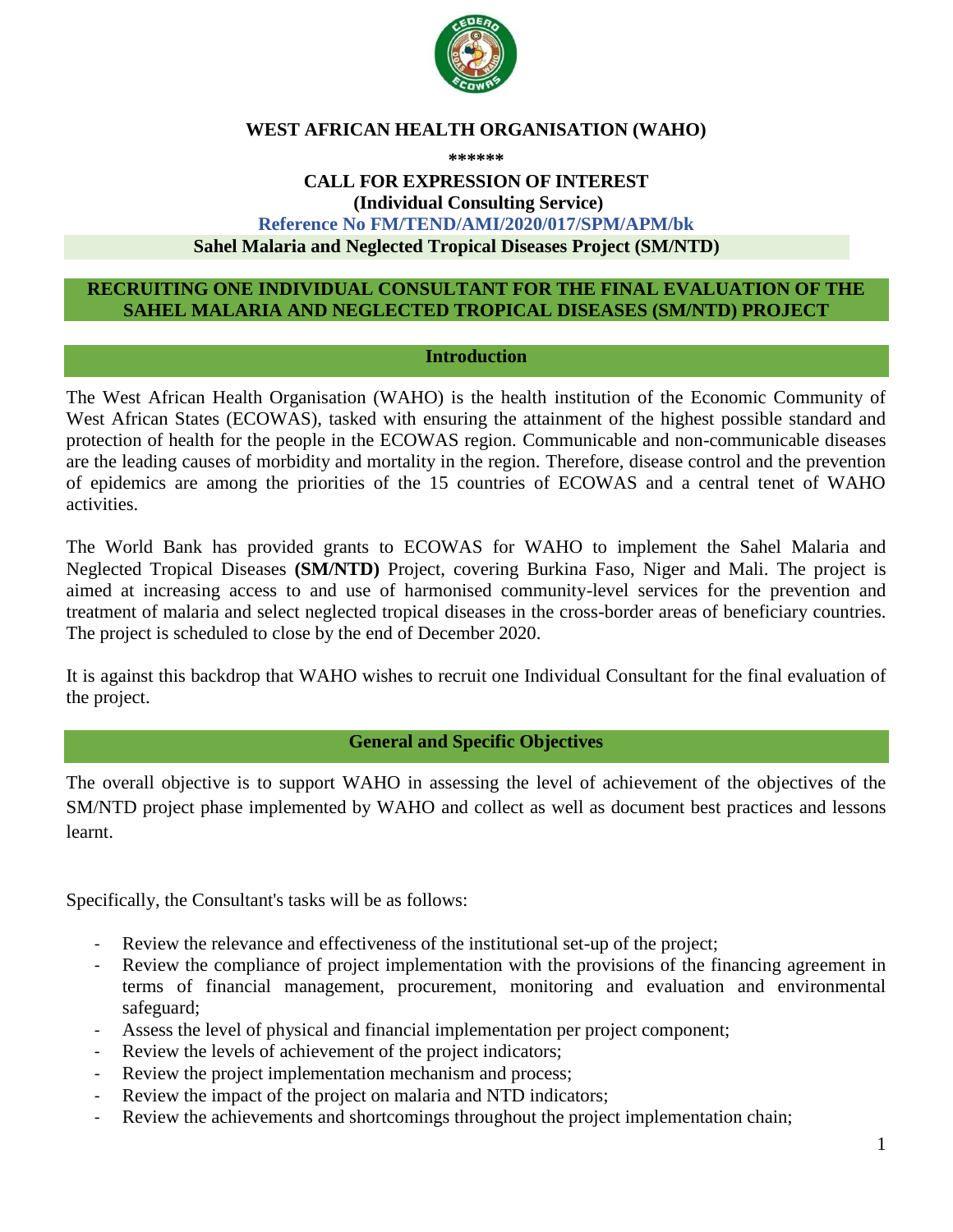- Assess the level of ownership of the project by the countries and their capacity to sustain the achievements;
- Document lessons learned and best practices during project implementation;
- Propose recommendations for improving efficiency in the implementation of future projects.

## **Duties and Responsibilities of the Consultant**

The Consultant will perform this assignment under the supervision of the General Coordinator of the World Bank-financed Project Management Unit (PMU) and the SM/NTD Project Coordinator and using a participatory approach involving all project stakeholders. The consultant will, inter alia:

- Work with key stakeholders or key informants to be agreed upon with the Project Coordinating Entity at WAHO;
- Review reports and documents (Project Document, Project Progress Reports, Annual Work Plans and Budgets, Project Activity Reports, Communication Products) resulting from the implementation of technical interventions and any workshops/meetings as part of implementation of the project ;
- Carry out interviews with stakeholders and direct observation of project achievements through field trips;
- The Consultant will also compile and analyze data and outcomes of campaigns and community activities to assess the level of achievements, benchmarked against targets;
- Compare and cross-validate data from various sources (project staff, implementing partners and beneficiaries and other surveys and studies on malaria and neglected tropical diseases);
- Identify and describe the experiences or examples of best practices, within the framework of the implementation of the project, that can be disseminated, including the conditions or pre-requisites for their replication
- Present their preliminary results to WAHO for review, comments and internal validation;
- Present the results during the Regional Steering Committee workshop scheduled for October 2020;
- Publish an article on the project appraisal results.

## **Required Qualifications, Experience and Skills:**

The Consultant must have the following qualifications and skills:

- Hold at least a university degree in health sciences, social sciences or related fields. A graduate of medicine; holding a master's degree in public health, epidemiology or health economics will be an asset.
- Have at least 7 years of professional experience including 5 years in health projects and programmes appraisal.
- Proven experience in evaluation of national and regional projects including experience in evaluating health projects or programmes on disability-causing diseases. Knowledge in the management of malaria and neglected tropical diseases will be an asset;
- Experience in project evaluation in the ECOWAS region;
- Have a sound knowledge of the health systems in ECOWAS countries and particularly in the three project countries;
- Ability to work in a team and skills in report writing;
- Working knowledge of English and French will be an advantage.

## **Evaluation Criteria:**

## **Essential Criteria**

Hold at least a university degree in health sciences, social sciences or related fields. 20 marks;